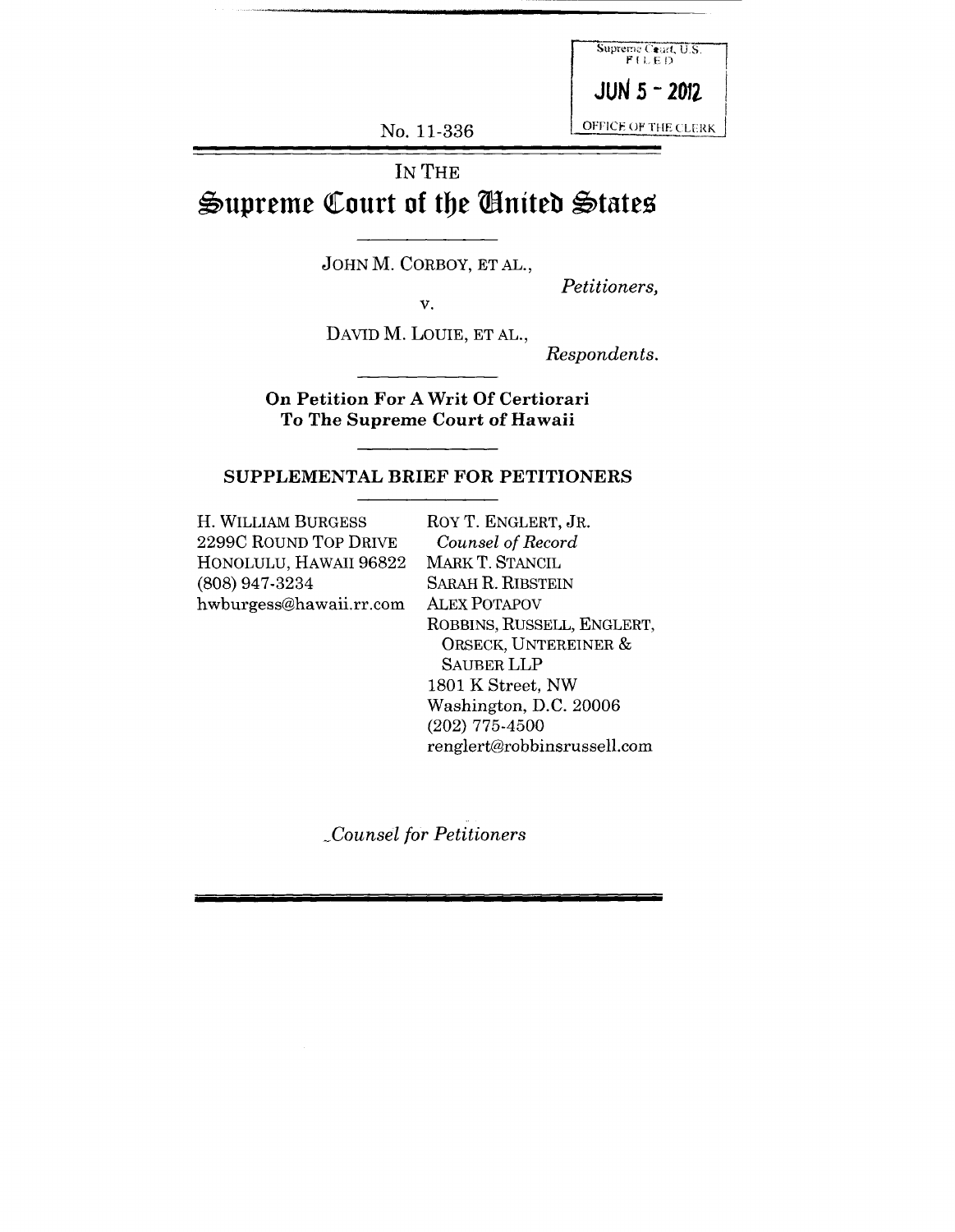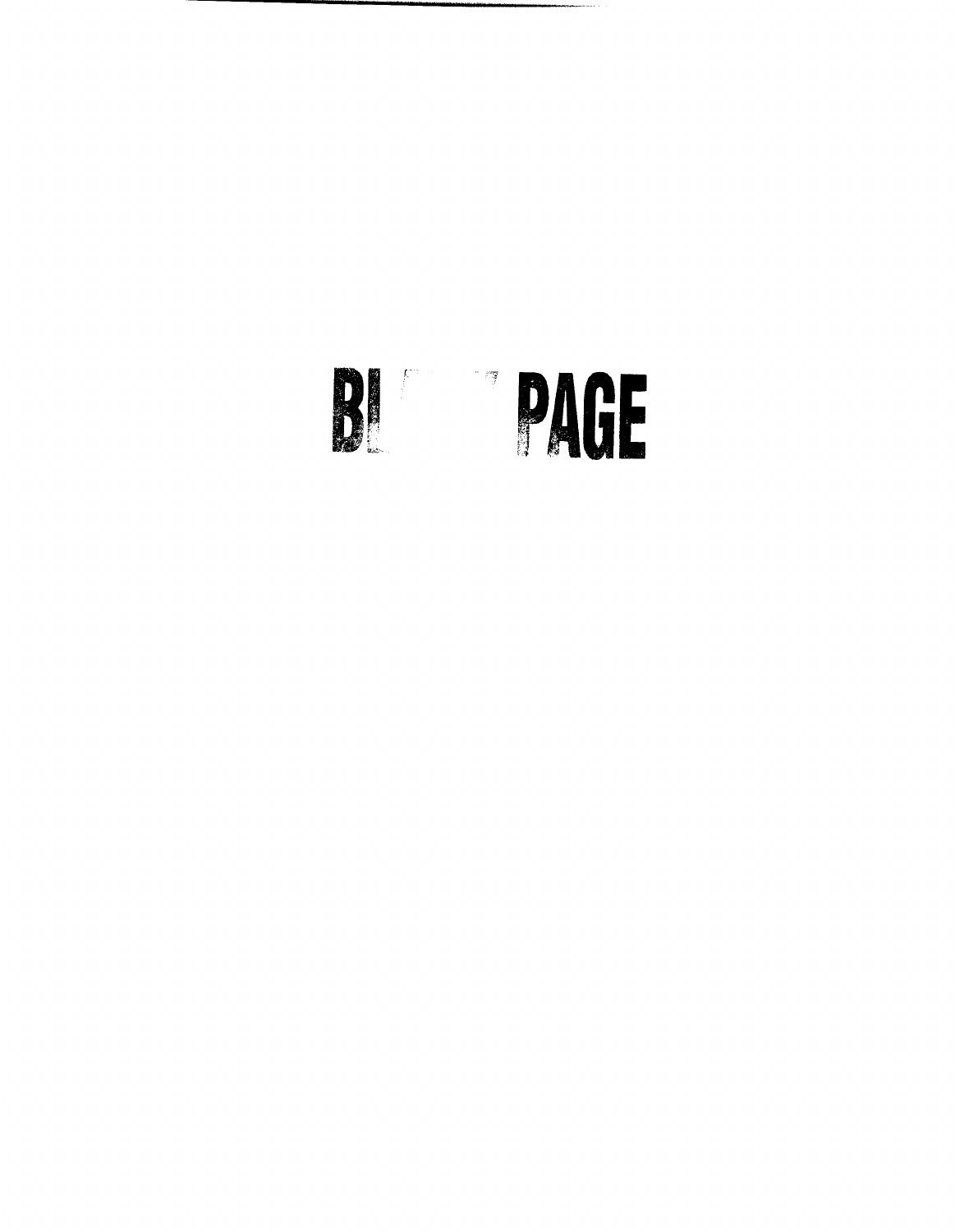#### TABLE OF CONTENTS

## **Page**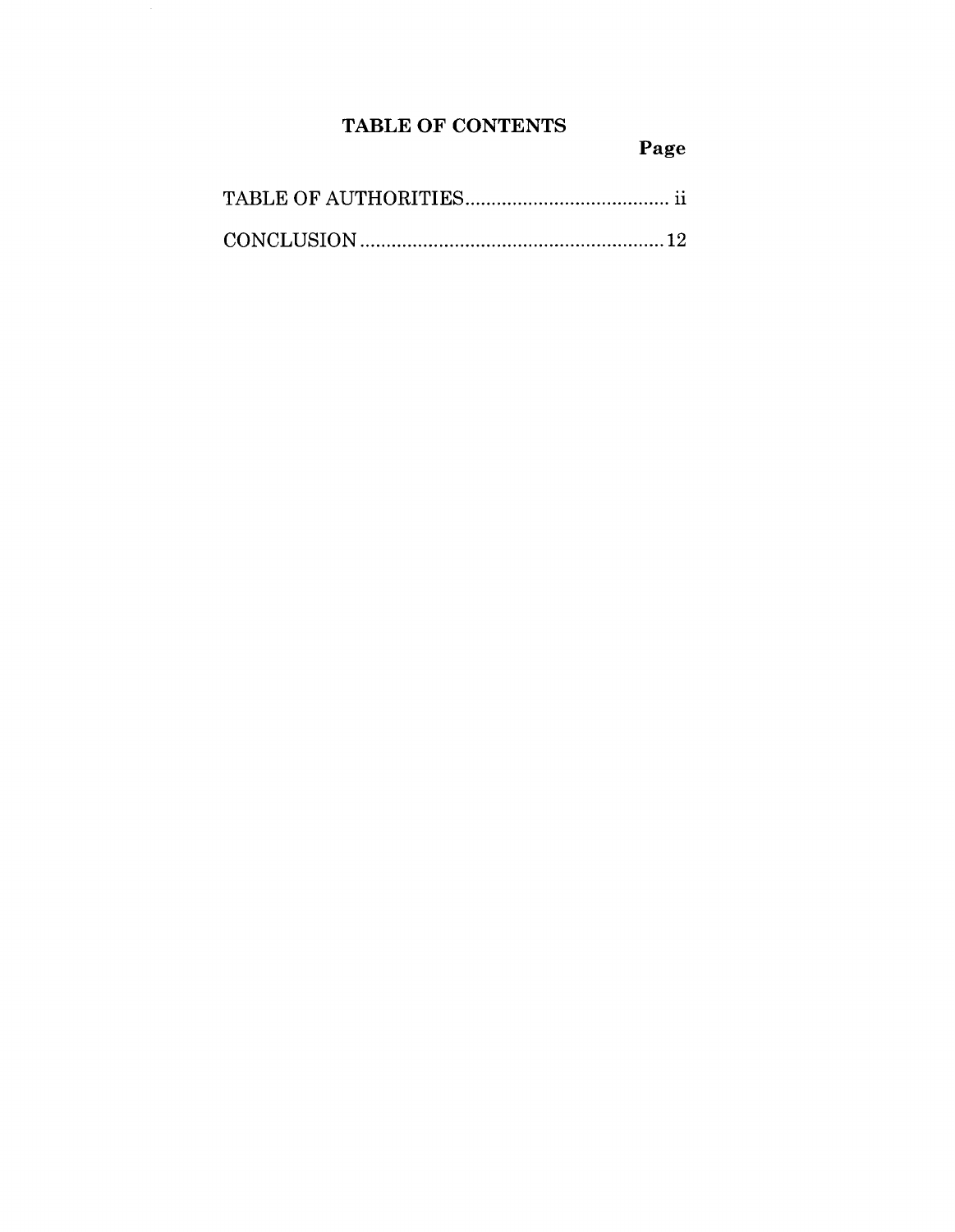## **TABLE OF AUTHORITIES**

**Page(s)**

## **CASES**

| Adarand Constructors, Inc. v. Peña,                                                   |
|---------------------------------------------------------------------------------------|
| Allied Stores of Ohio, Inc. v. Bowers,                                                |
| ASARCO Inc. v. Kadish,                                                                |
| Costarelli v. Massachusetts,                                                          |
| Engquist v. Oregon Dep't of Agric.,                                                   |
| First National Bank v. Anderson,                                                      |
| Lawrence v. State Tax Comm'n,                                                         |
| Liner v. Jafco, Inc.,                                                                 |
| Northeastern Fla. Chapter, Associated Gen.<br>Contractors of America v. Jacksonville, |
| Rice v. Cayetano,                                                                     |
| Teamsters v. United States,                                                           |
| Tory v. Cochran,                                                                      |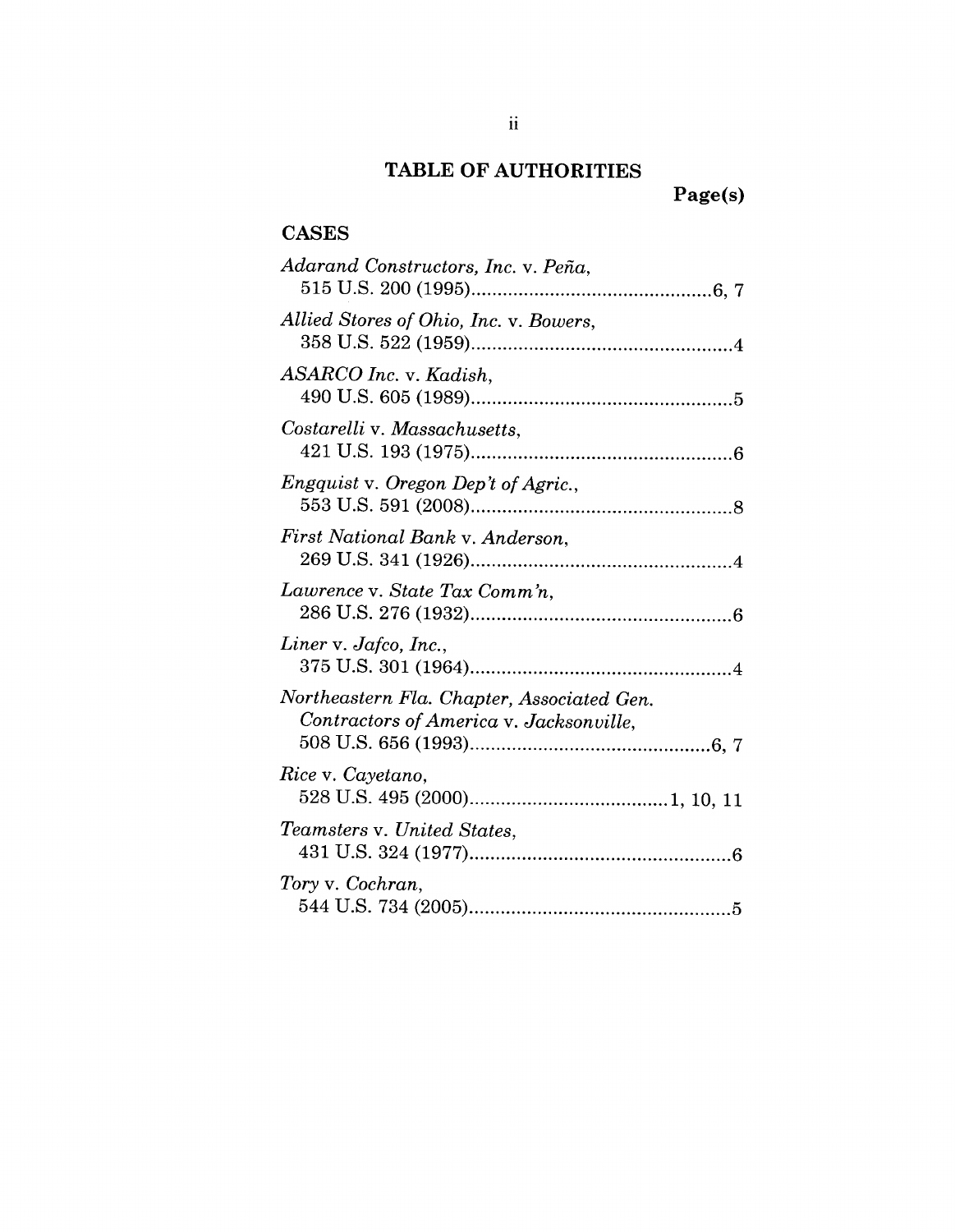# TABLE OF AUTHORITIES-Cont'd

Page(s)

| Xerox Corp. v. Harris County,   |  |
|---------------------------------|--|
| <b>CONSTITUTIONAL PROVISION</b> |  |
|                                 |  |
| <b>STATUTES</b>                 |  |
|                                 |  |
|                                 |  |
|                                 |  |
|                                 |  |
|                                 |  |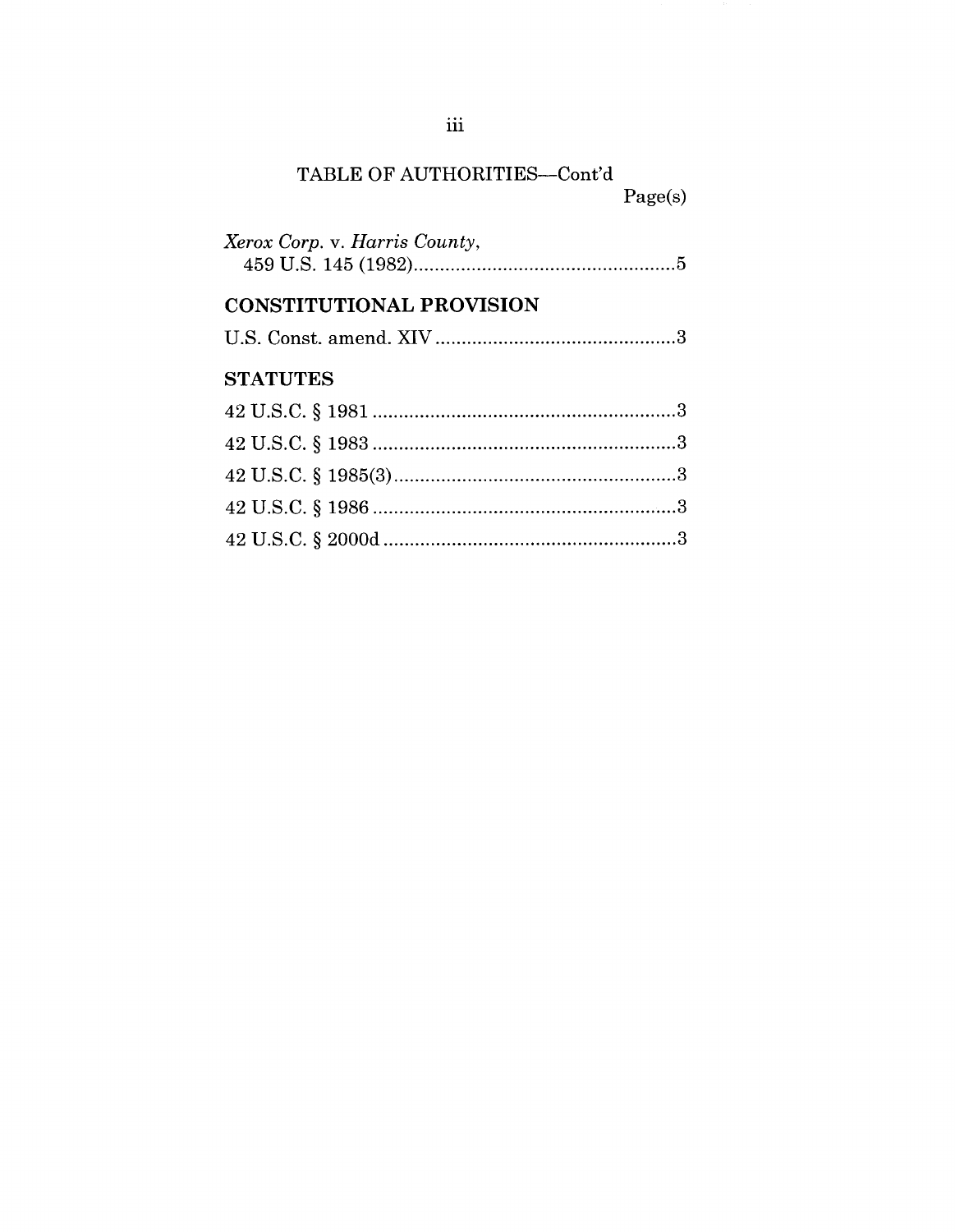# $\mathcal{L}^{\text{max}}_{\text{max}}$  , where  $\mathcal{L}^{\text{max}}_{\text{max}}$

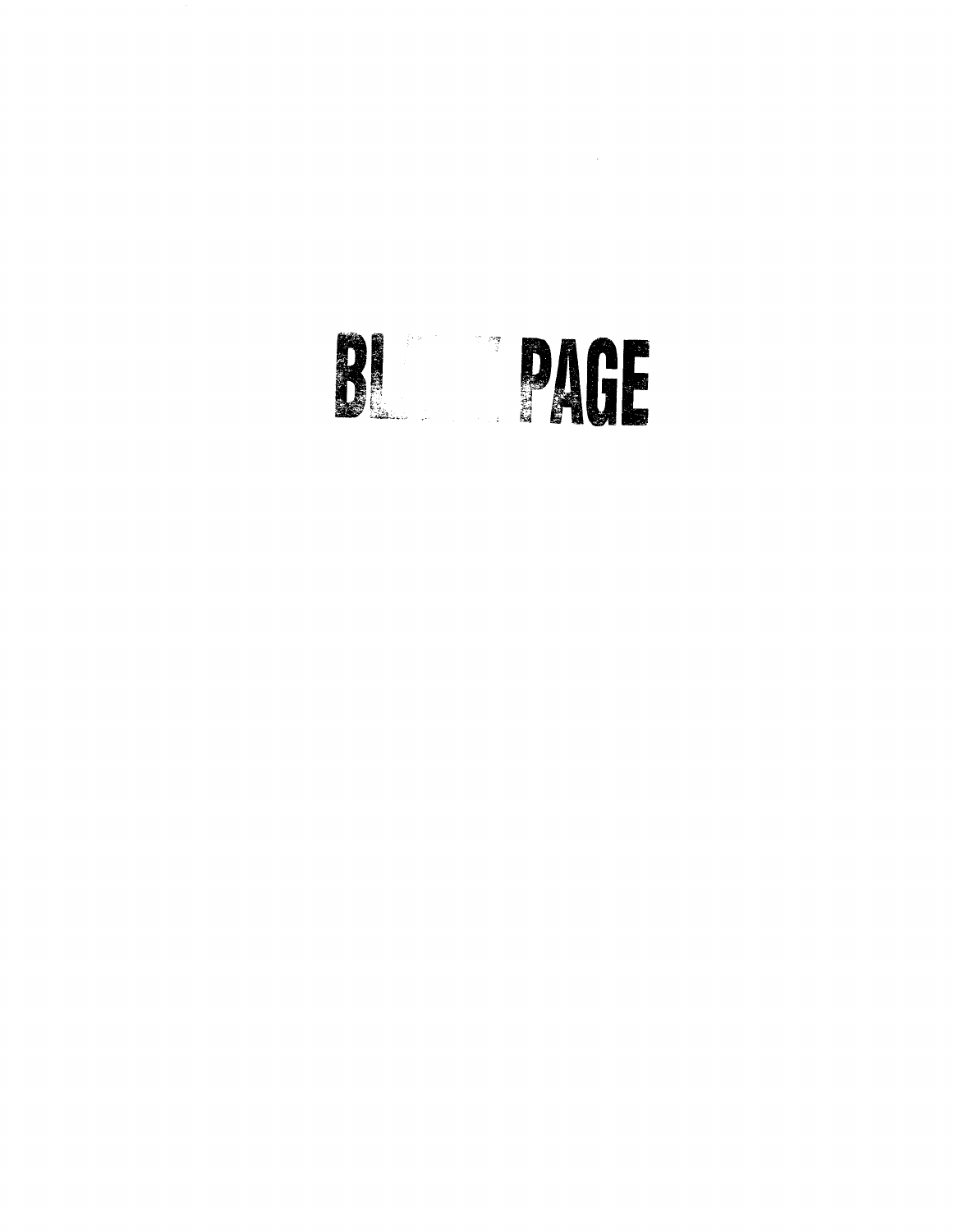#### **SUPPLEMENTAL BRIEF FOR PETITIONERS IN RESPONSE TO BRIEF FOR THE UNITED STATES** AS *AMICUS CURIAE*

The Solicitor General does not dispute that "this case is important." U.S. Br. 20. Indeed, the Solicitor General openly admits that thousands of Hawaiian residents who possess a certain quantum of "the blood of the races inhabiting the Hawaiian Islands previous to 1778" are exempted from paying property taxes. Whether such a blatantly racially discriminatory regime comports with the Equal Protection Clause clearly merits this Court's review. To his credit, the Solicitor General never suggests otherwise.

Regrettably, the Solicitor General's candor ends there. To claim that the judgment below rests on an independent and adequate state ground, the Solicitor General mischaracterizes the complaint, the petition, and the decision below. The Solicitor General's claim that standing would be lacking if this action had arisen in federal court requires still further misdirection and the invention of a special standing rule that this Court has rejected in other contexts. And the Solicitor General's cursory attention to the merits confirms why this Court's review is urgently needed: The Solicitor General says little more than that this Court's rejection of a "native Hawaiian" classification in *Rice v. Cayetano,* 528 U.S. 495 (2000), does not *entirely* doom the use of that classification here.

A. The Solicitor General's assertion that the decision below rests on an independent and adequate state ground is dead wrong. Although he repeats the Hawaii Supreme Court's *claim* that its decision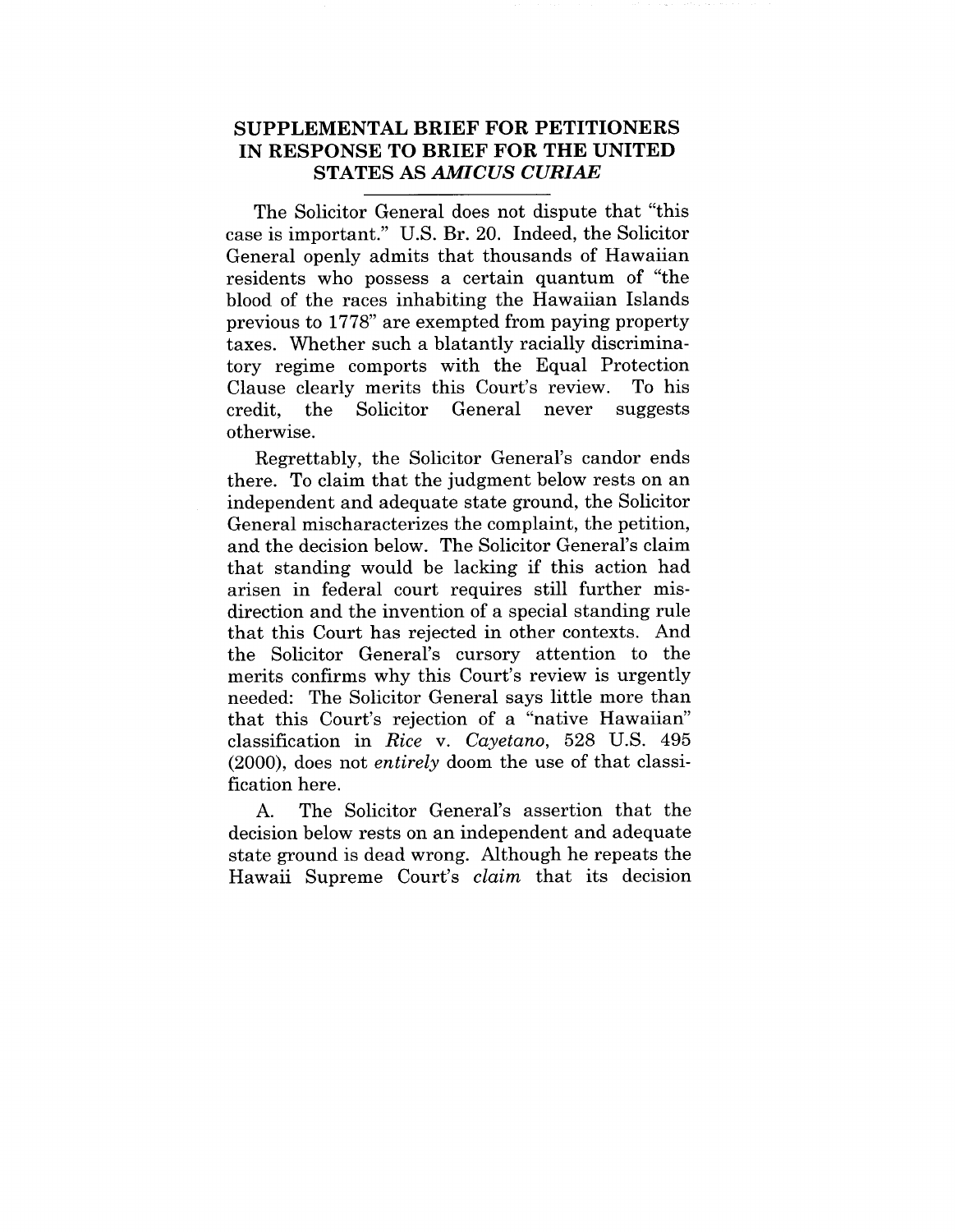rested on state law (U.S. Br. 9-11), saying it is so does not make it so.

1. As we have explained (Pet. 20-22), this Court routinely reviews decisions in which a purported state-law reason for declaring a case nonjusticiable is intertwined with the merits of the underlying federal question. The Solicitor General does not dispute that fact. Indeed, he never really grapples with the fact that the ostensible state-law basis of the decision below is inextricably bound up in whether the native Hawaiian classification is permissible.

The Hawaii Supreme Court ruled that petitioners could not challenge the racially discriminatory taxation scheme because they did not also seek to participate in the racially discriminatory leasehold program. But that is just an indirect way of saying that use of a transparent proxy for race (lessee status) is permissible and that the only potentially cognizable constitutional injury is the additional and separate leasehold benefit that is explicitly conditioned on an applicant's race.

Suppose that a State decided to offer mortgage loans, but only to men and with some kind of conditions attached, and that any man holding such a mortgage was also exempted from paying property taxes. Suppose further that a woman is able to obtain a private-sector mortgage on terms roughly equal to the state-sponsored mortgage, but she remains ineligible for the property-tax exemption. Has she suffered any less "injury-in-fact" from the discriminatory tax treatment? Of course not. The only way one could even contend otherwise is by first concluding that she is not "similarly situated" to the male mortgage holders, either because the State claims to have good reasons for making that initial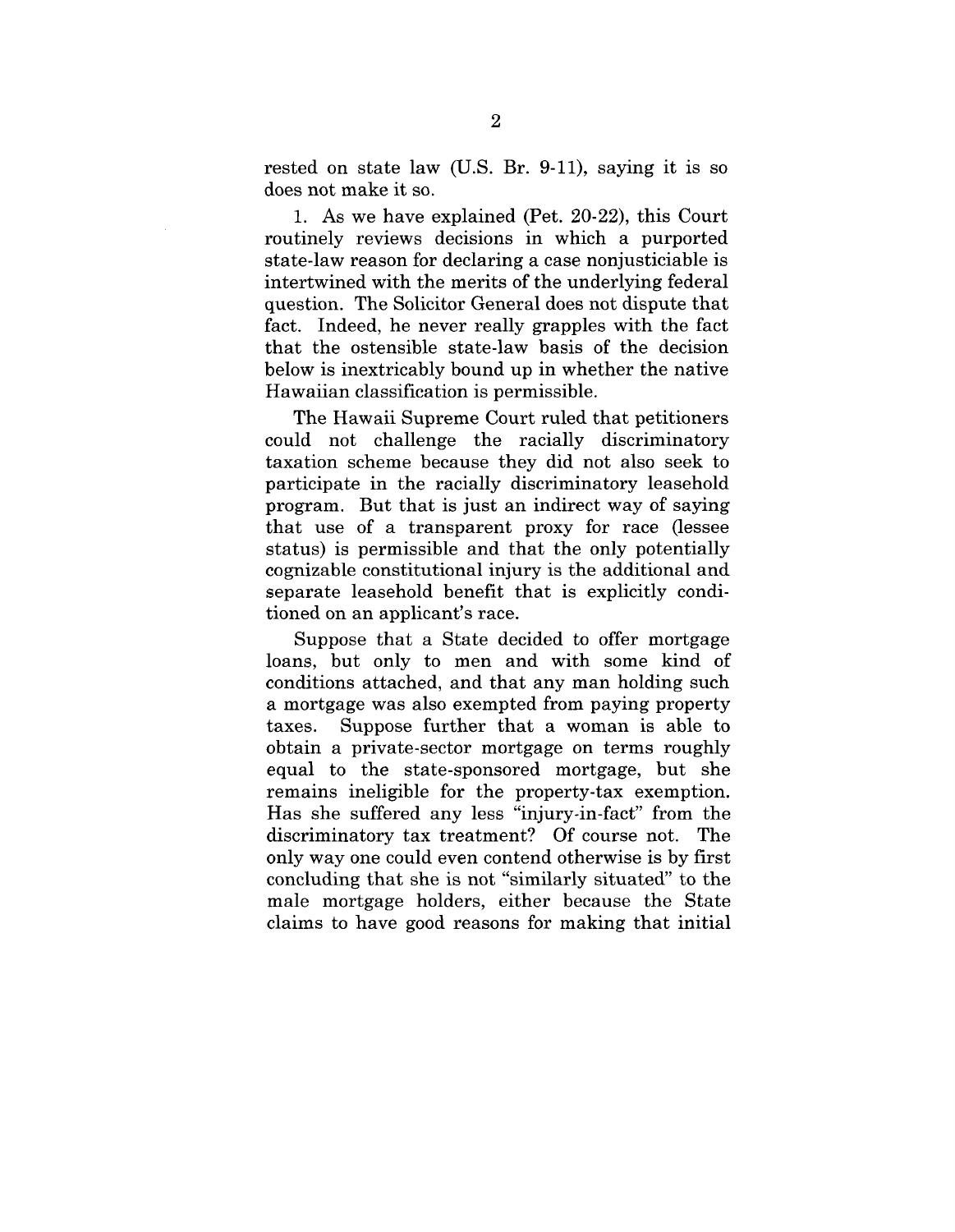gender classification or because the conditions attached to the male-only, state-sponsored mortgage justify the discrimination. *But that is itself the merits question.*

This Court has repeatedly held that transparent proxies for suspect classifications do not pass constitutional muster. See Pet. 15-16 (collecting cases). The Hawaii Supreme Court turned that rule on its ear by claiming that such proxies can become independent and adequate state grounds that preclude this Court's review altogether. The Solicitor General fails to confront this reality; indeed, he ultimately concedes (U.S. Br. 12) that petitioners' lawsuit "turns to some degree on a question of federal law."

2. To avoid reckoning with cases in which this Court has rejected state courts' attempts to erect barriers to federal causes of action (see Pet. 25-26), the Solicitor General claims that petitioners sued only under a state-law cause of action, "not under<br>Section 1983." U.S. Br. 12. A quick trip to the Section 1983." U.S. Br. 12. petition appendix proves otherwise: The Hawaii Supreme Court correctly quoted the complaint's explicit allegations that respondents had "violate[d] the Fourteenth Amendment of the United States Constitution and 42 U.S.C. §§ 1981, *1983,* 1985(3), 1986 and 2000d et seq." Pet. App. 20a (emphasis added). The Solicitor General cites nothing to support his passing suggestion (U.S. Br. 12) that petitioners were required to bring their Section 1983 action "in the state trial court of general jurisdiction" rather than the Tax Appeal Court, and there is no suggestion by the courts below that petitioners sued in the wrong forum.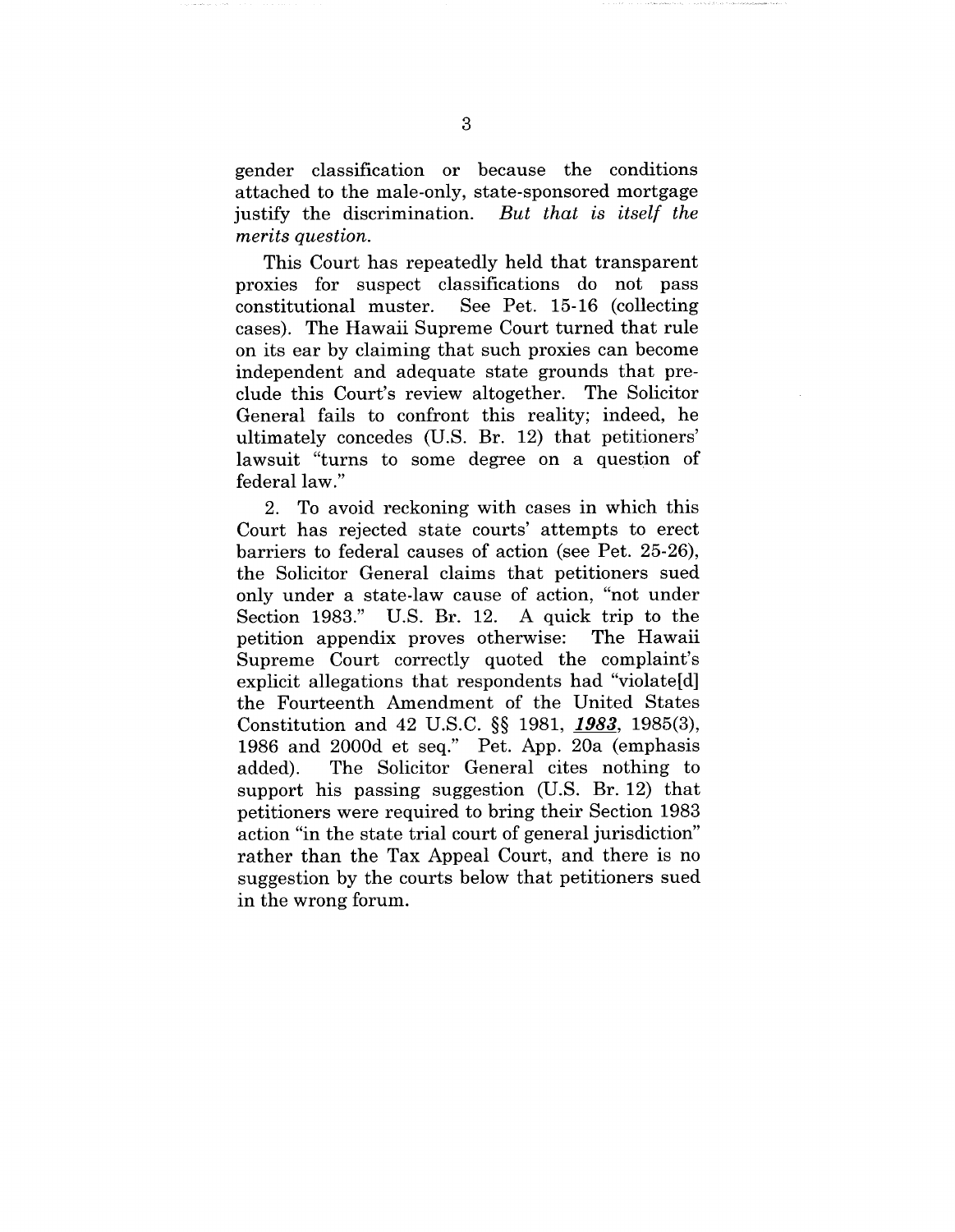In *First National Bank v. Anderson,* 269 U.S. 341, 346 (1926), this Court said that whether a complaint "sets up a sufficient right of action" under federal law "is necessarily a question of federal law" and "this [C]ourt must determine for itself the sufficiency of the allegations displaying the right  $**$  and is not concluded by the view taken of them by the state court." In *Allied Stores of Ohio, Inc. v. Bowers,* 358 U.S. 522, 525-526 (1959), this Court quoted that language and applied it to review-and reject-a state court's holding that taxpayers lacked standing to raise a federal constitutional challenge to a state tax. The Solicitor General tries (U.S. Br. 13 n.9) to distinguish *Allied Stores* on the ground that "the state court's decision on standing was specific to the plaintiffs legal theory," but that is true of this case as well *and* fails to grapple with the rationale this Court gave for treating the issue as one of federal law.

The Solicitor General's efforts to distinguish *Liner v. Jafco, Inc.,* 375 U.S. 301 (1964), are misguided. He dismisses the case because "It]he state courts did not question their own jurisdiction." U.S. Br. 14. But *Jafco* quoted the assertion by the Court of Appeals of Tennessee that "the questions in this case have become moot," and then framed the question as whether this Court was "bound by the state appellate court's *holding* that this case was rendered moot." 375 U.S. at 304 (emphasis added). This Court thus plainly understood that it was reviewing a state<br>court's determination of nonjusticiability and determination of nonjusticiability court's determination of nonjusticiability and<br>concluded that "the question of mootness is itself a question of federal law upon which we must pronounce final judgment." *Ibid.*

The Solicitor General also notes (U.S. Br. 14) that the trial court in *Jafco* had entered an "injunction \*\*\* that was binding on the parties on the merits,"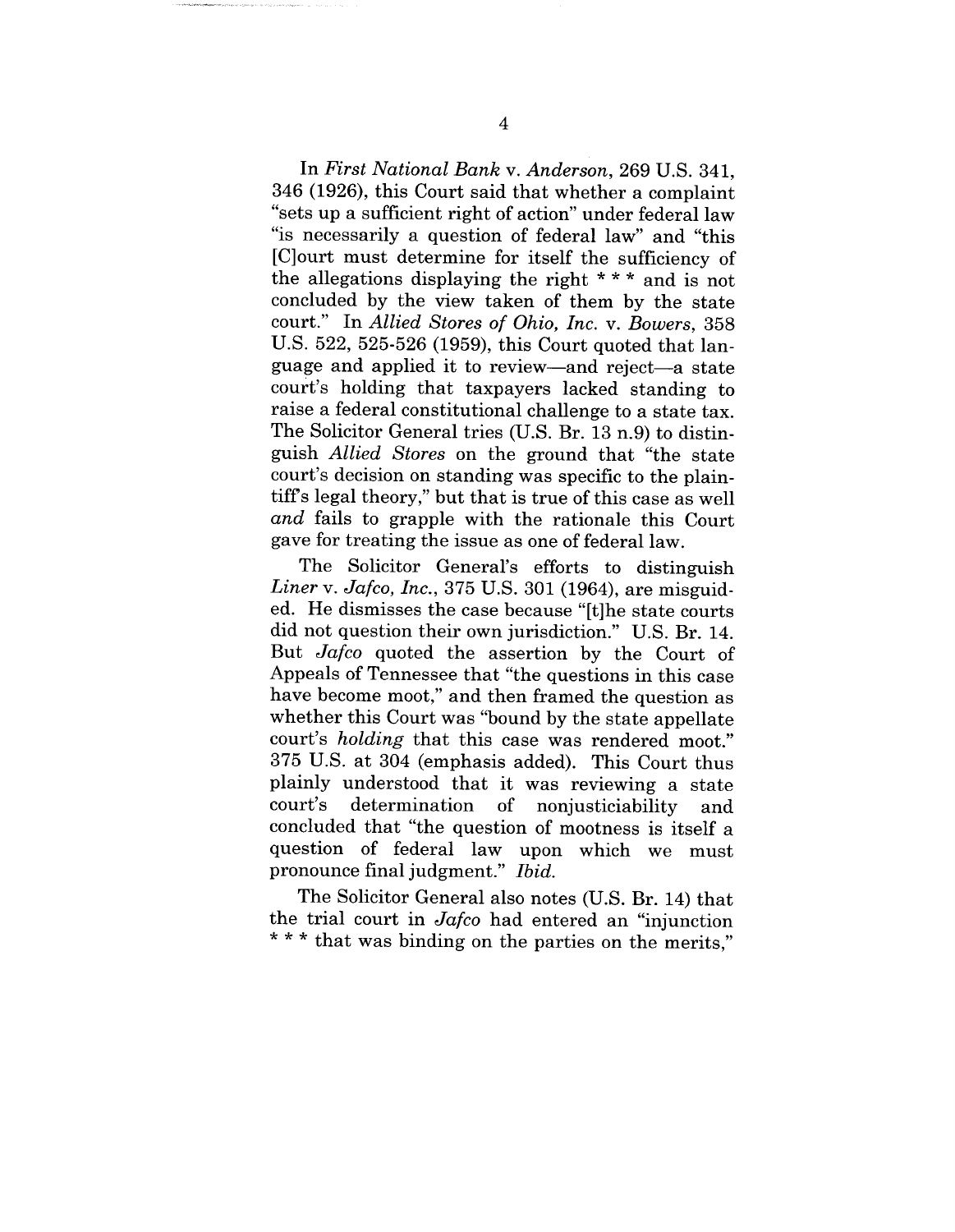as if to suggest that the injunction had continuing force that itself defeated the state court's mootness holding. Not so. Because the construction project at issue had been completed, the anti-picketing injunction was itself moot--there was nothing left to picket.<sup>1</sup> In any event, to the extent the Solicitor General urges a rule that prescribes different jurisdictional consequences based on whether a case starts out as nonjusticiable or some intervening development renders it so, that  $is$ entirely unsupported. The question is *whether* there is a federal question bound up in the ostensibly state-law ground for dismissal, not *when* such an issue arises.<sup>2</sup>

<sup>1</sup> The Solicitor General's related suggestion that *Jafco* stands in "contrast" to the decision below because the Hawaii Supreme Court dismissed petitioners' lawsuit "without prejudice and without resolving any federal question" (U.S. Br. 14) is baseless. The Hawaii Supreme Court never specified that the dismissal was "without prejudice," and, as explained above, its ruling on standing *was* based on an (incorrect) understanding of the merits of the federal question.

<sup>2</sup> The Solicitor General briefly cites (U.S. Br. 14) *Tory v. Cochran,* 544 U.S. 734 (2005), and *ASARCO Inc. v. Kadish,* 490 U.S. 605 (1989), but neither case supports denial of review here. *Cochran* held that the case was not moot in light of the concession that the respondent's death potentially mooted only a "portion" of the injunction under state law. 544 U.S. at 737. *ASARCO* held the absence of an injury that would have supported standing if the action had originated in federal court did not necessarily deprive this Court of jurisdiction to review the issue coming out of state court. 490 U.S. 619-621. That this Court has *upheld* federal jurisdiction under those circumstances does not explain why the Court should *refuse* to exercise jurisdiction here. Notably, the Solicitor General does not even attempt to distinguish *Xerox Corp. v. Harris County,* 459 U.S. 145 (1982), *Costarelli v. Massachusetts,* 421 U.S. 193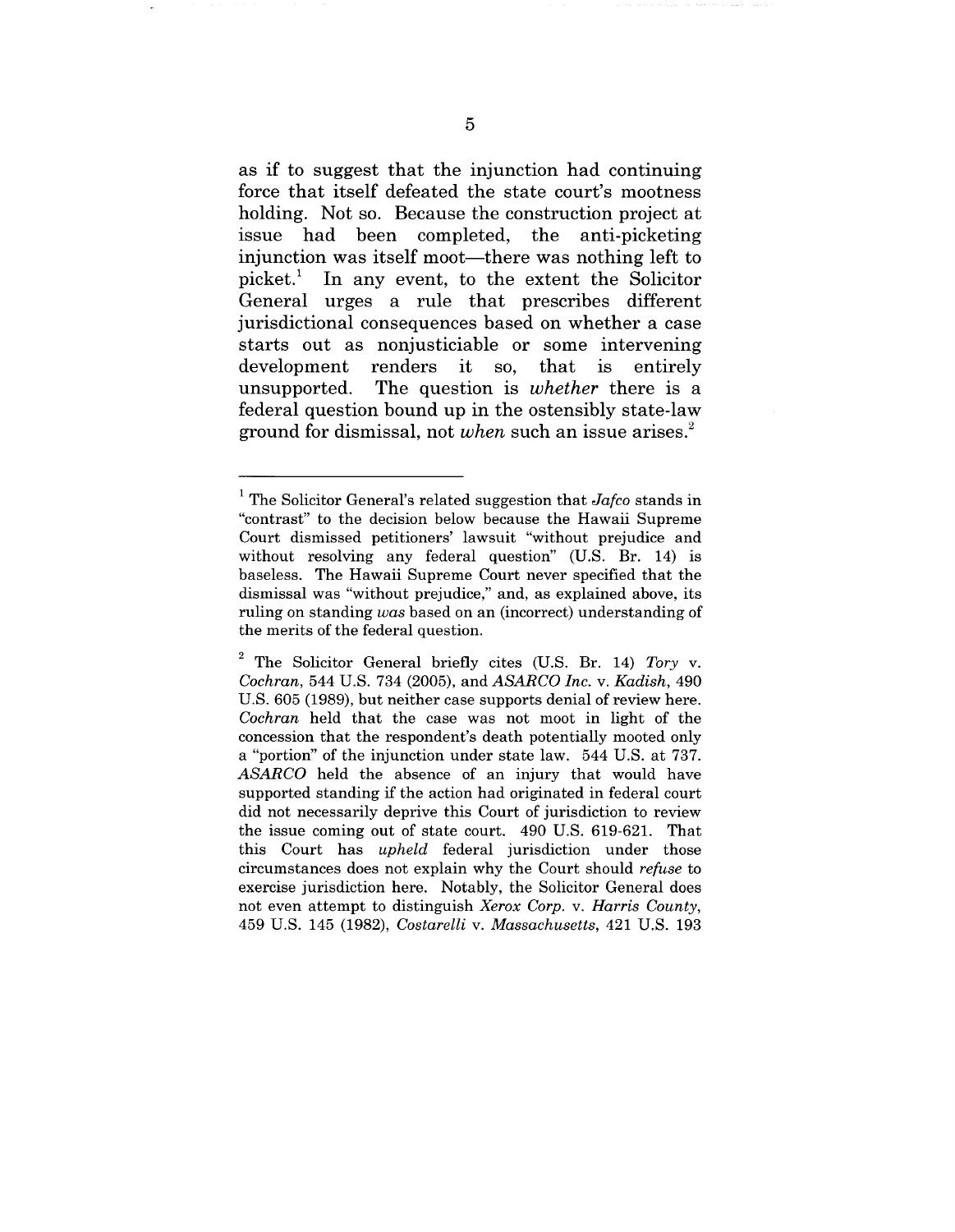The Solicitor General offers no response at all to the cases in which this Court has held that its jurisdiction is not defeated by state-law grounds that are no more than an attempt to evade enforcement of a federal right. See Pet. 23. All the Solicitor General says (U.S. Br. 15) is that the Hawaii Supreme Court stated its position "at some length," as if the amount of ink spilled is a suitable proxy for a genuinely independent state ground of decision. It is not, and the Solicitor General nowhere examines the content of the Hawaii Supreme Court's standing analysis.

3. When the Solicitor General finally does state his position on the standing issue, he demonstrates the urgent need for this Court's review. "[E]ven under federal law," the Solicitor General contends, petitioners would lack standing to challenge a racially discriminatory tax scheme "unless *the only* consideration separating the taxpayer from the tax beneficiary is the allegedly invidious classification." U.S. Br. 15 (emphasis added); see *id.* at 16-18. This Court rejected a virtually identical proposition in Adarand Constructors, Inc. v. Peña, 515 U.S. 200, 211 (1995), and *Northeastern Fla. Chapter, Associated Gen. Contractors of America v. Jacksonville,* 508 U.S. 656, 667 (1993). See Cert. Reply at 2 (discussing those cases and *Teamsters v. United States,* 431 U.S. 324, 366 (1977)). When challenging a racially discriminatory system, the plaintiff need not show that the only factor separating him or her from a favored person is race. There is a constitutional right to "compet[e] on an equal footing," 508 U.S. at 667—showing that one is

<sup>(1975),</sup> or *Lawrence v. State Tax Comm'n,* 286 U.S. 276 (1932). See Pet. 21-22 (discussing same).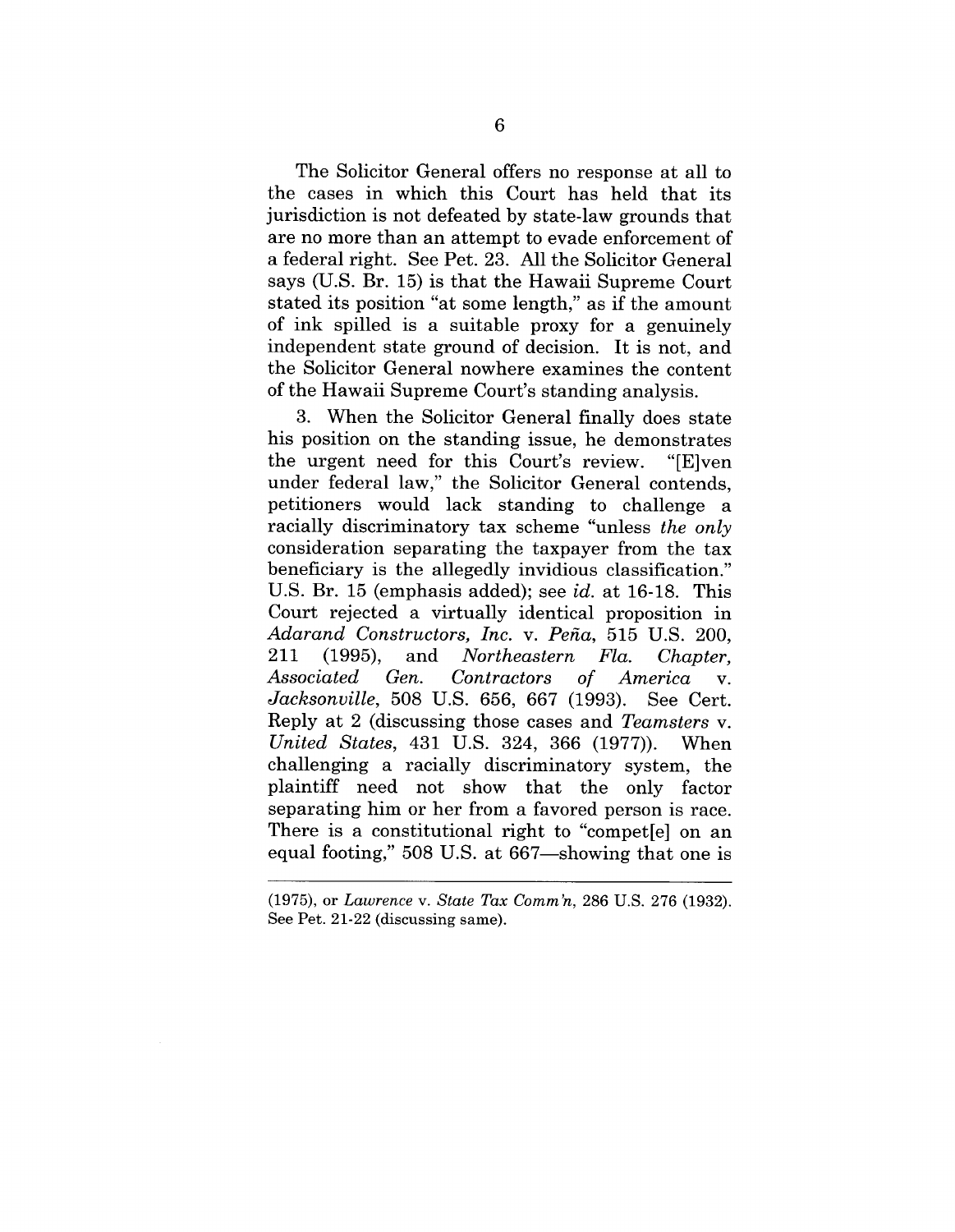similarly situated in all respects may go to the merits or to remedial questions, but it is not necessary to establish standing.

The Solicitor General appears to believe that a different rule should apply because the racial preference here takes the form of tax benefits as opposed to government contracts. But there is no good reason to afford narrower review over the *direct* award of financial benefits than over the *indirect* conferral of such rewards. Just as a competitor for a government contract need not be the lowest bidder to have standing to object to a racial preference, a citizen need not claim to want *every* racially discriminatory benefit offered to have standing to object to *one* of them. Were it otherwise, a government would be better off by combining multiple racially discriminatory benefits (or burdens) into a single program.

Suppose that a government declared that only white citizens could live in a particular neighborhood, and that citizens in that neighborhood would be exempt from property taxes. Must a family wish to move into an all-white neighborhood (populated by people who would accept the benefits of such an offensive regime) in order to complain about the racially discriminatory tax burdens? The answeras it is in every other Fourteenth Amendment  $context$ —is "no."

The Solicitor General offers no basis for distinguishing *Adarand* and *Northeastern Fla.;* rather, he first attempts to avoid them by misrepresenting the complaint. He quotes selected portions of the complaint that he characterizes as "amount[ing] to a claim of taxpayer standing" but then acknowledges that the state supreme court did not address any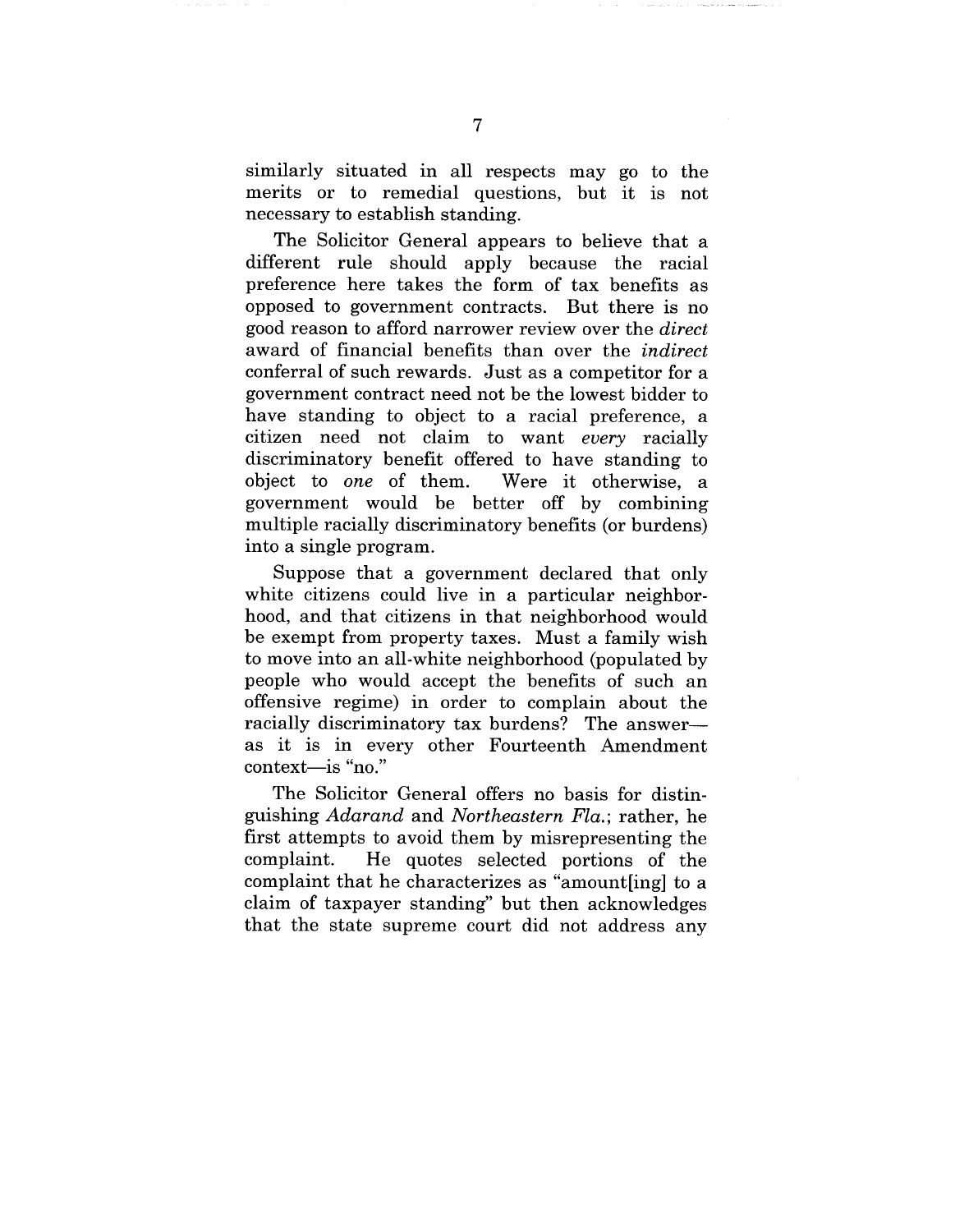such theory. U.S. Br. 16 (citing Pet. App. 50a n.32). In the next paragraph, the Solicitor General states that "[p]etitioners *now* present their claim as one challenging the fact that HHCA lessees (who must be native Hawaiians) receive a tax exemption for which petitioners do not qualify." U.S. Br. 16 (emphasis added). The implication that petitioners advance a new theory that was not in the complaint is false. As the Hawaii Supreme Court's quotations from the complaint reveal, petitioners from the beginning argued that, "in the absence of equivalent homestead leases and benefits for every Hawaii citizen without regard to race or ancestry, the [relevant laws and municipal actions providing tax exemptions to homestead lessees] \*\*\* violate the Fifth and Fourteenth Amendments \* \* \* and are invalid." Pet. App. 20a. The theory petitioners "now present" was in this case from the very start; the Hawaii Supreme Court "construed" it away.

The Solicitor General also attempts to bootstrap his view on the merits into a standing rule. He quotes *Engquist v. Oregon Dep't of Agric.,* 553 U.S. 591 (2008)—a merits decision—for the proposition that petitioners lack standing because "[t]here is no basis for concluding that petitioners' taxable property is similarly situated to an HHCA tract." U.S. Br. 17. But that was not the basis of any ruling by any court below, nor is it a defense at the standing stage. The question at this stage is only whether plaintiffs alleged that they were similarly situated to those Hawaiian citizens who possess the specified "blood of the races" necessary to enjoy these tax benefits.

Similarly, the Solicitor General (like the Hawaii Supreme Court) misconstrues the allegations of the complaint in hopes of turning a disagreement on the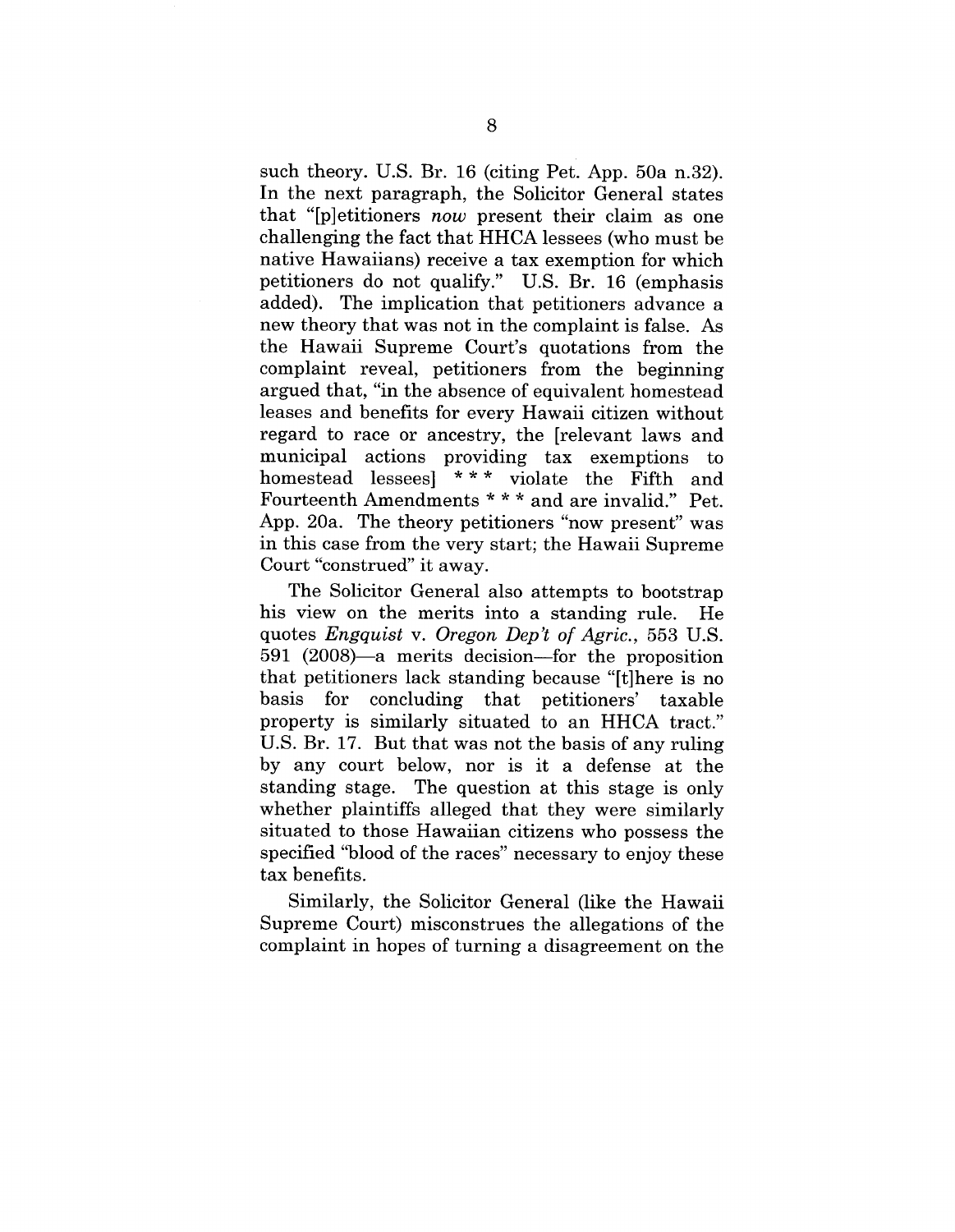merits into a standing hurdle. "Petitioners emphasize that if they wanted to pursue an HHCA leasehold, they would not qualify because they are not native Hawaiians. But standing to challenge the allocation of a governmental benefit depends on actually wanting to obtain that benefit  $* * *$ ." U.S. Br. 17. The Solicitor General thus treats the relevant "governmental benefit" as an HHCA leasehold.

As the petition emphasizes and the complaint supports, however, the relevant "governmental benefit" is equal tax treatment. Pet. 13-16; Pet. App. 20a-22a. So when the Solicitor General proceeds to say (U.S. Br. 17) that our argument "would allow any plaintiff to challenge a contracting set-aside without being a contractor, or even an aspiring contractor," he draws a completely false analogy. Petitioners are property holders; the favored class consists of property holders. Each set of property holders is taxed unequally, and petitioners are excluded from the favored set on the basis of race. That states a textbook claim of racial discrimination and does not imply that non-contractors challenge a contracting set-aside.

In short, the Solicitor General's standing theory is plainly wrong. This Court has rejected it in other contexts, and the fact that it is now the declared position of the United States is a further reason to grant review.

B. The Solicitor General briefly foreshadows his position on the merits. U.S. Br. 18-21. Unsurprisingly, he is prepared to defend the constitutionality of the Hawaii Admission Act, which required adoption of the HHCA. Also unsurprisingly, he does not deny that the constitutionality of the racial preferences embedded in those statutes is an important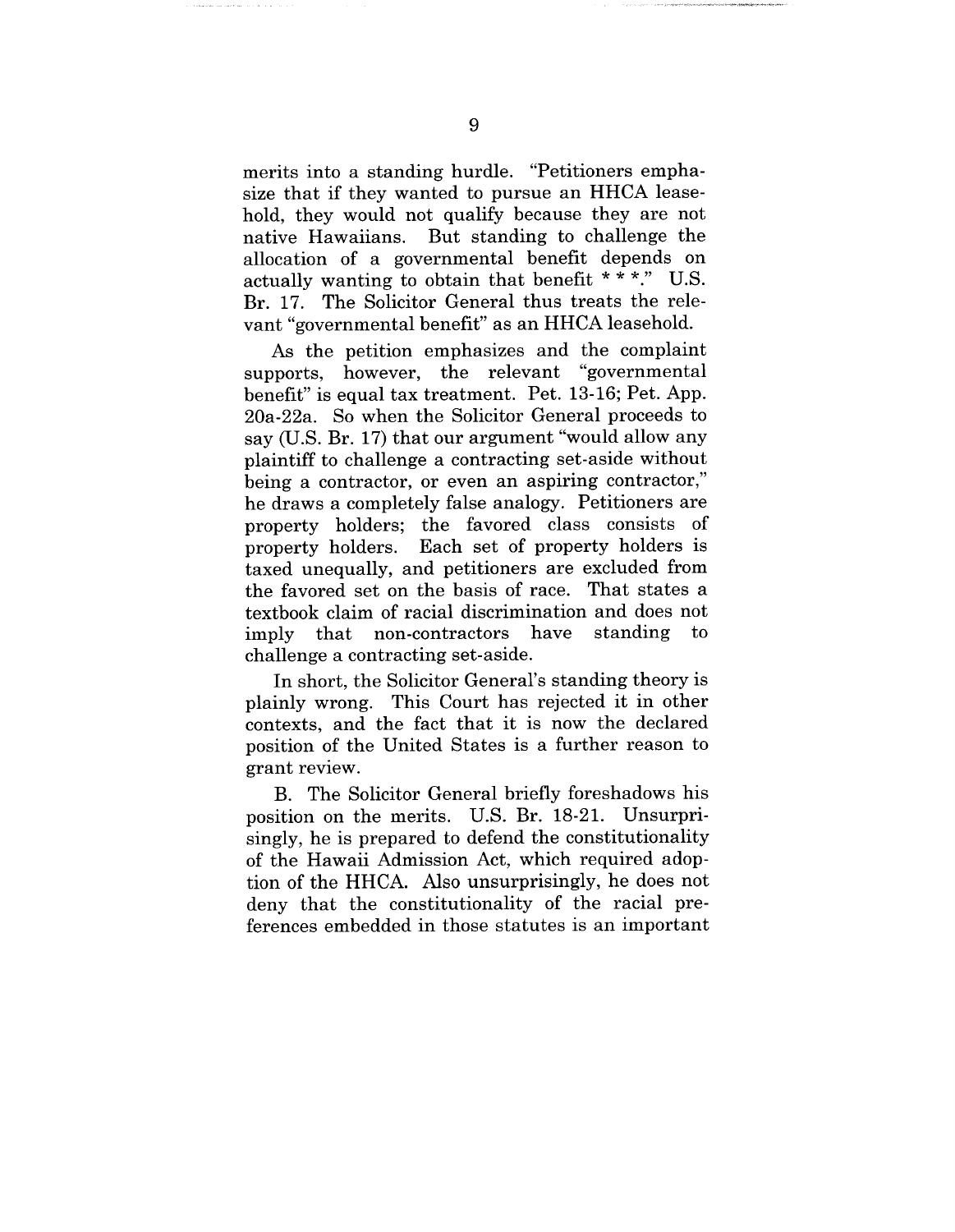question and worthy of this Court's review. He contends only that such review is not warranted "at this time." *Id.* at 19. His reasons for saying so need not long detain the Court.

He first claims that *Rice v. Cayetano* does not entirely doom respondents' chances on the merits. U.S. Br. 19. But the possibility that there may be some daylight between that case and this one is still further reason to grant review, not a reason to deny it--the Solicitor General does not contend that *Rice* somehow *condones* the "native Hawaiian" racial classification employed here. He also suggests that this Court should await "conflicting decisions" by "other appellate courts," *ibid.,* but the racial classification at issue is unique to Hawaii, and this Court need not await a Ninth Circuit decision striking down a discriminatory Hawaiian program under the Fourteenth Amendment before taking up issues left open in *Rice* a dozen years ago.

Finally, the Solicitor General points to the *possibility* that some number of native Hawaiians may *seek* status as a sovereign government, which would, the Solicitor General concedes, be subject to congressional approval. U.S. Br. 20-21. Congress has repeatedly declined to enact proposed measures granting such sovereignty, and the Solicitor General offers no reason why the result will be different in the future. Even if Congress did approve such a measure, that would permit Hawaii only to *argue* that native Hawaiian classifications should be granted deference similar to that shown to certain Indian classifications--this Court has already noted that "[i]t is a matter of some dispute \* \* \* whether Congress may treat the native Hawaiians as it does the Indian tribes." *Rice,* 528 U.S. at 518. But see U.S. Br. 20 n.ll (reasserting the position this Court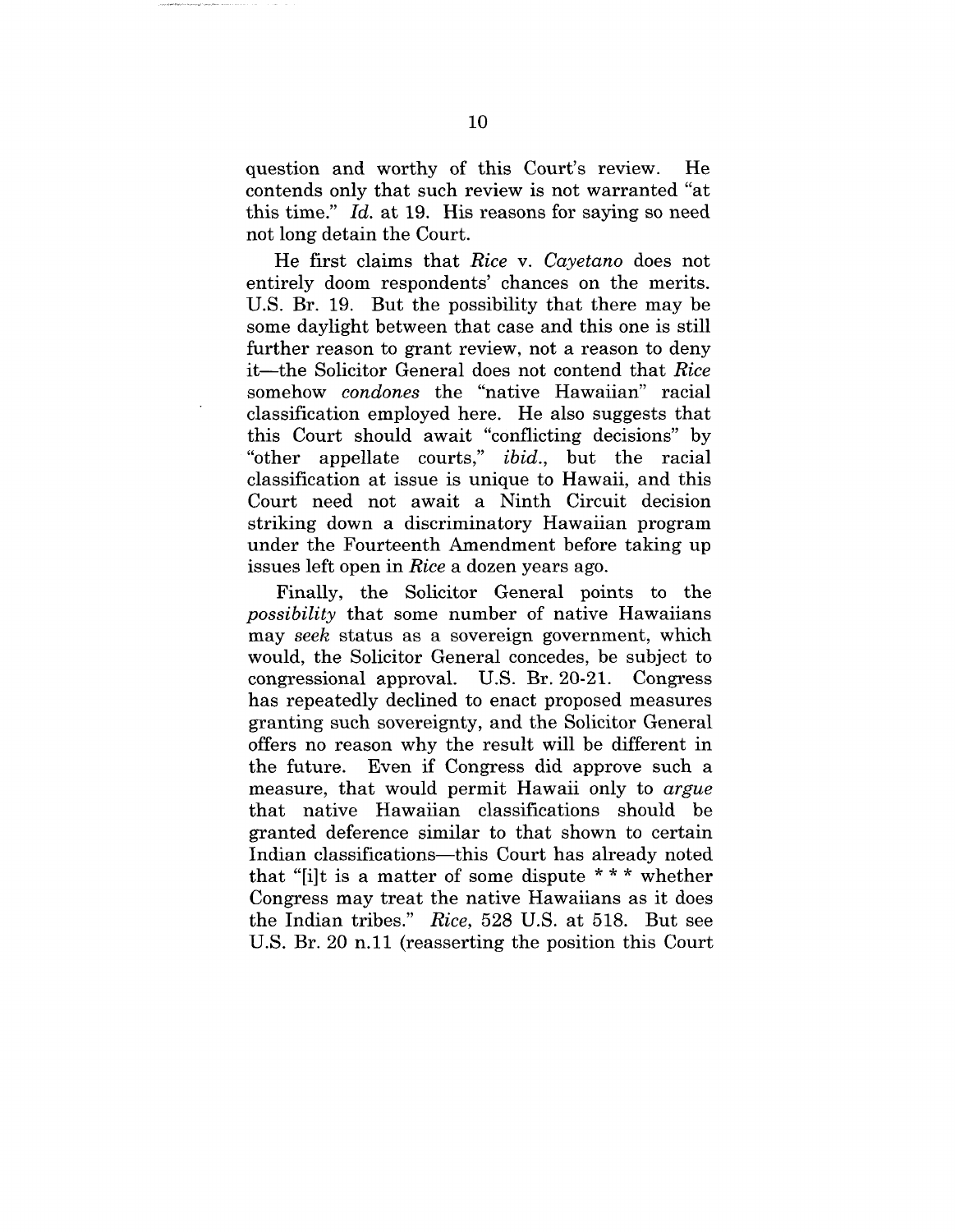declined to resolve in *Rice).* Furthermore, as a prior Solicitor General correctly advised this Court, "[w]hen Congress has established discrete programs for native Hawaiians, it has done so based solely on their status as native Hawaiians, taking care to refer to native Hawaiians as a group distinct from Indian Brief for the Respondent in Opposition at 10-11, *Kahawaiolaa v. Norton,* No. 04- 1041 (May 2005).

It is the height of irony for the Solicitor General to claim that petitioners—who year after year pay thousands of dollars in taxes that fellow Hawaiian citizens of a particular "race" do not-lack an "injuryin-fact," while relying on a purely speculative chain of possible future events as a reason to delay review of this indisputably important question.<sup>3</sup>

<sup>3</sup> Petitioners disagree with other merits-related assertions in the Solicitor General's brief, including portions of his historical discussion. Petitioners also disagree with legal, factual, and historical assertions in the brief the United States filed in *Rice v. Cayetano* and has cross-referenced in footnote 11 of its brief in this case. It is enough for present purposes to note that this case presents indisputably important issues that were to some extent left open and to some extent resolved in petitioners' favor in *Rice.*